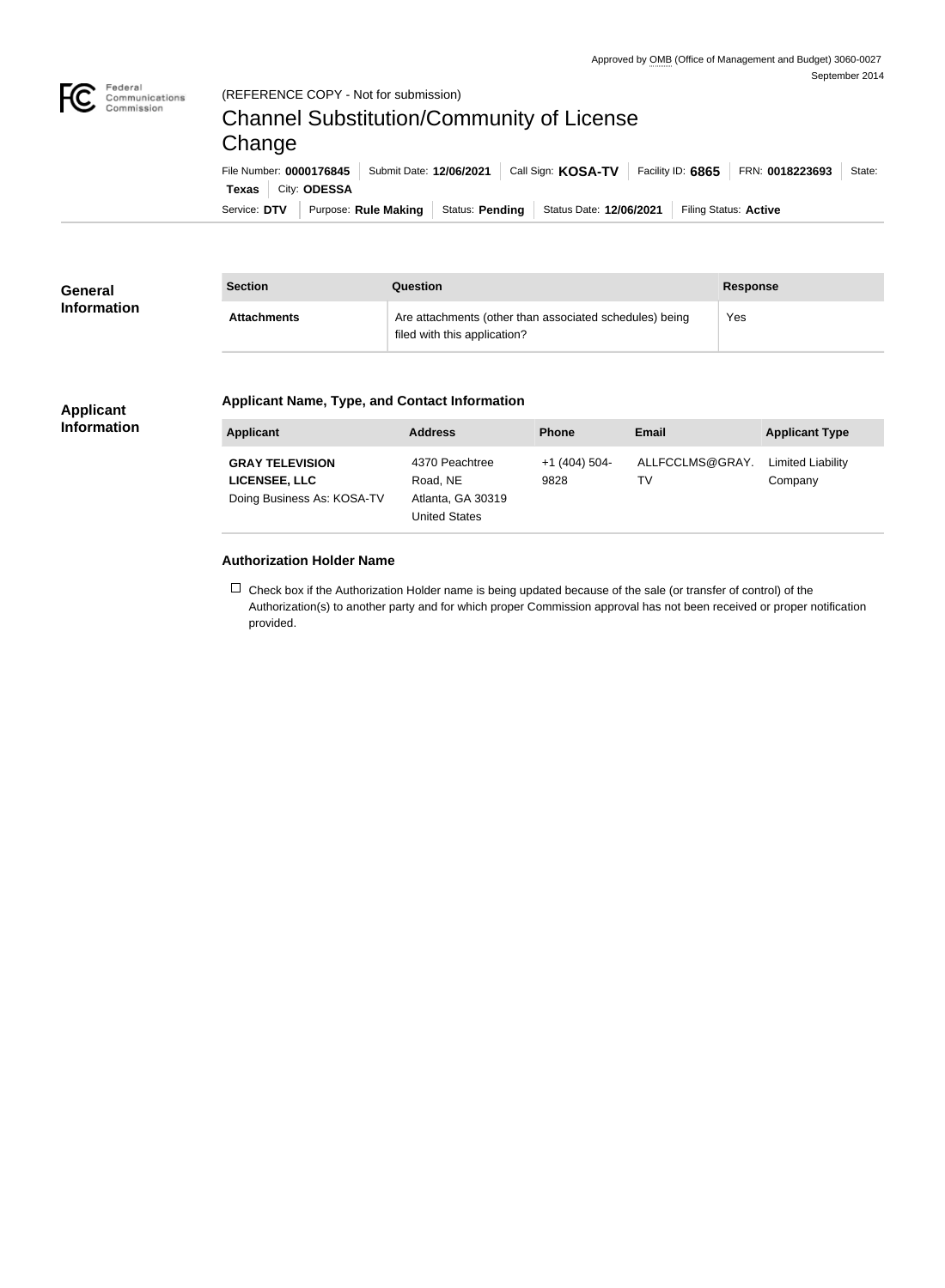| <b>Contact</b><br><b>Representatives</b><br>(3) | <b>Contact Name</b>                                                                               | <b>Address</b>                                                                                                  | <b>Phone</b>            | <b>Email</b>                        | <b>Contact Type</b>         |
|-------------------------------------------------|---------------------------------------------------------------------------------------------------|-----------------------------------------------------------------------------------------------------------------|-------------------------|-------------------------------------|-----------------------------|
|                                                 | <b>David Burke</b><br>Senior Vice President and<br>CTO<br>Gray Television Licensee,<br><b>LLC</b> | David Burke<br>201 Monroe Street<br>RSA Tower, 20th<br>Floor<br>Montgomery, AL<br>23692<br><b>United States</b> | $+1$ (334) 206-<br>1475 | david.burke@gray.tv                 | Technical<br>Representative |
|                                                 | Joseph M. Davis, P.E<br><b>Consulting Engineer</b><br>Chesapeake RF<br>Consultants, LLC           | 207 Old Dominion<br>Road<br>Yorktown, VA<br>23692<br><b>United States</b>                                       | +1 (703) 650-<br>9600   | Joseph.Davis@RF-<br>consultants.com | Technical<br>Representative |
|                                                 | <b>Joan Stewart</b><br>Attorney At Law<br>Wiley Rein LLP                                          | Joan Stewart<br>1776 K Street NW<br>Washington, DC<br>20006<br><b>United States</b>                             | +1 (202) 719-<br>7438   | JStewart@wileyrein.com              | Legal<br>Representative     |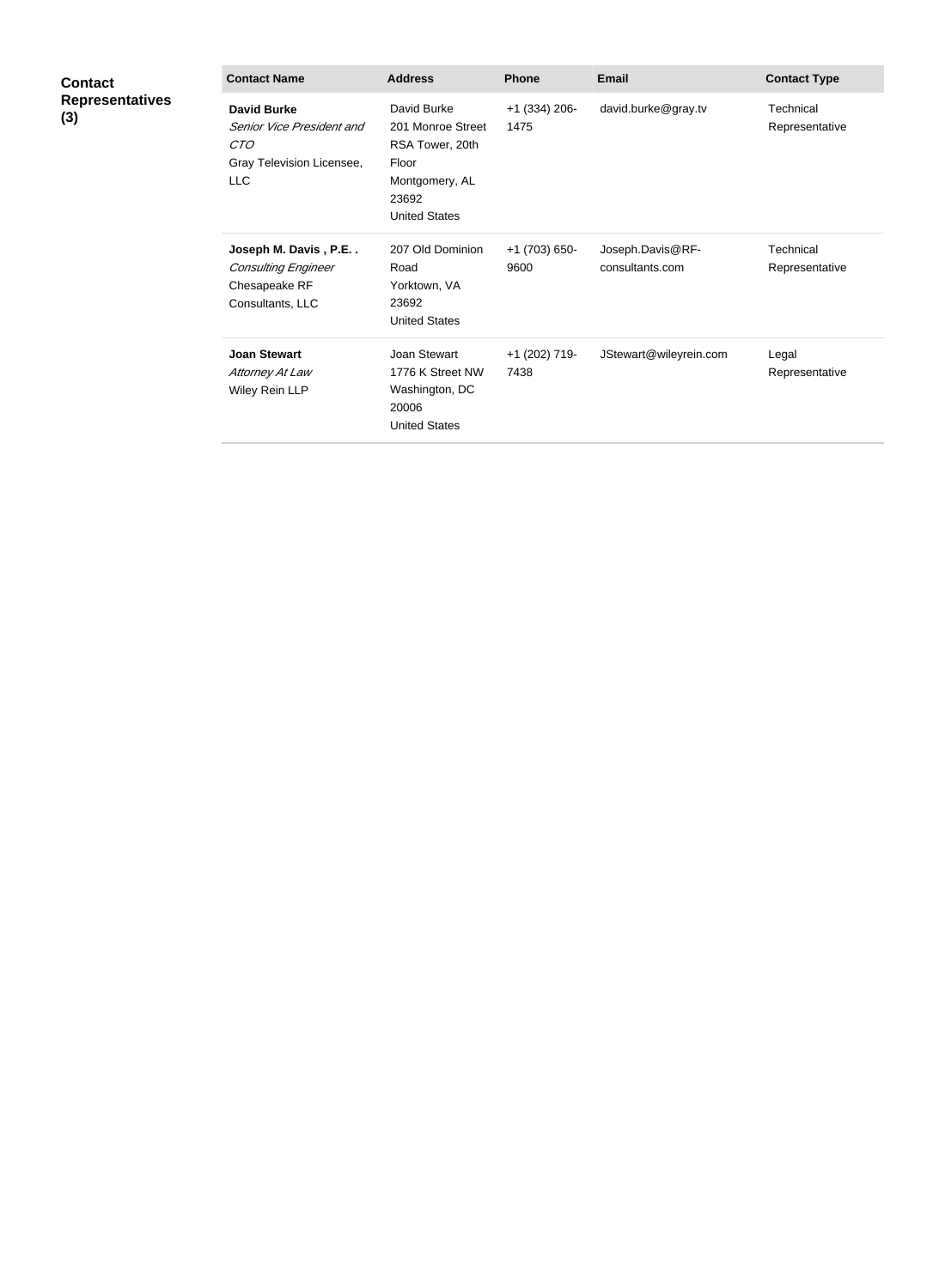| <b>Channel and</b><br><b>Facility</b><br><b>Information</b> | <b>Section</b>               | <b>Question</b>        | <b>Response</b> |
|-------------------------------------------------------------|------------------------------|------------------------|-----------------|
|                                                             | <b>Proposed Community of</b> | Facility ID            | 6865            |
|                                                             | License                      | State                  | Texas           |
|                                                             |                              | City                   | <b>ODESSA</b>   |
|                                                             |                              | DTV Channel            | 31              |
|                                                             |                              | Designated Market Area | Odessa-Midland  |
|                                                             | Zone                         | Zone                   | $\overline{2}$  |

# **Primary station proposed to be rebroadcast:**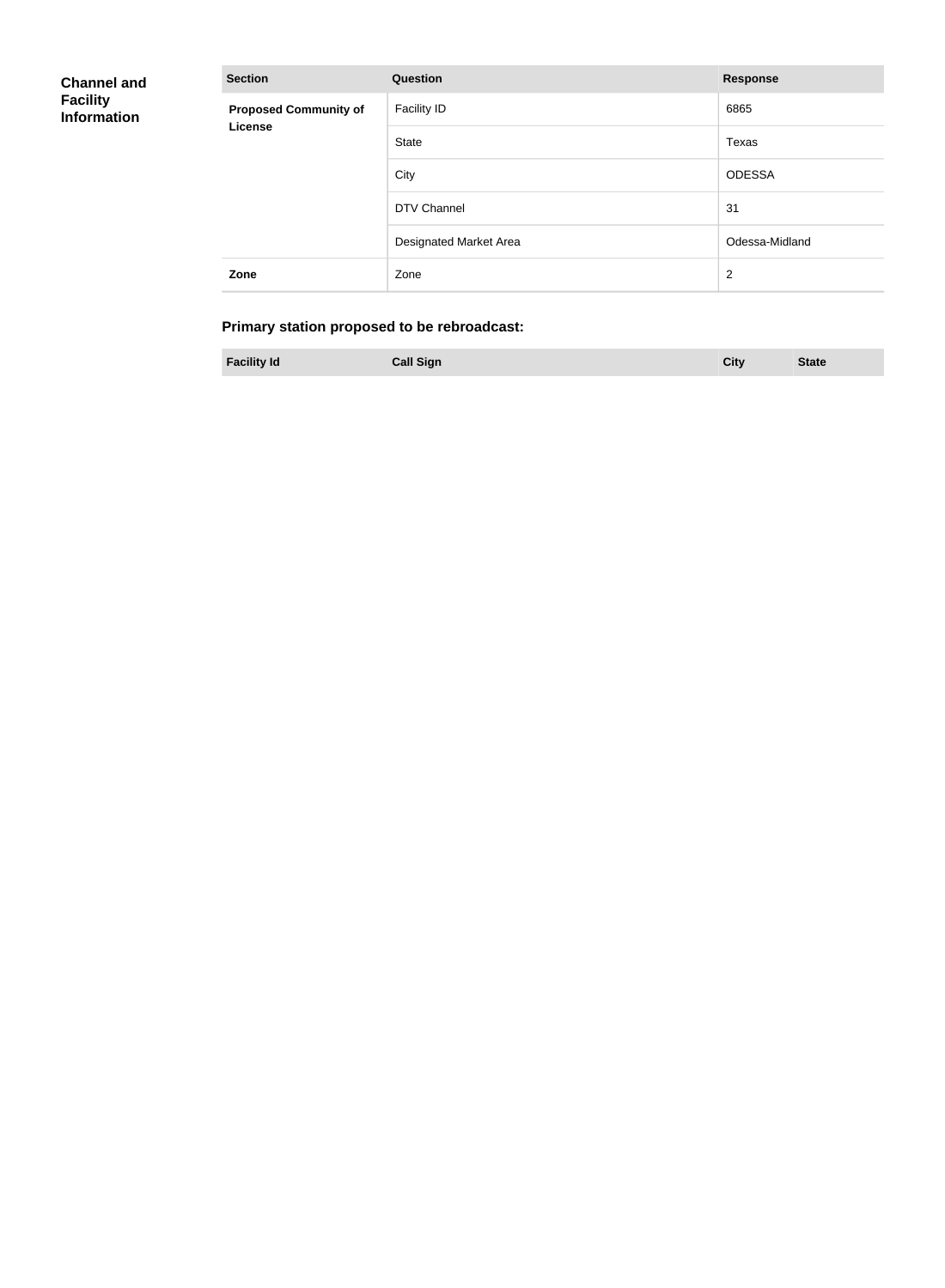| <b>Antenna Location</b><br>Data | <b>Section</b>                                  | <b>Question</b>                                                                                                                                                                                                                                                                                                                                                                                                                                                                                                                                | <b>Response</b>          |  |
|---------------------------------|-------------------------------------------------|------------------------------------------------------------------------------------------------------------------------------------------------------------------------------------------------------------------------------------------------------------------------------------------------------------------------------------------------------------------------------------------------------------------------------------------------------------------------------------------------------------------------------------------------|--------------------------|--|
|                                 | <b>Antenna Structure</b><br><b>Registration</b> | Do you have an FCC Antenna Structure Registration (ASR)<br>Number?                                                                                                                                                                                                                                                                                                                                                                                                                                                                             | Yes                      |  |
|                                 |                                                 | <b>ASR Number</b><br>1233693<br>31° 51' 50.8" N+<br>Latitude<br>102° 34' 42.5" W-<br>Longitude<br>Structure Type<br>guyed struct<br><b>Overall Structure Height</b><br>222.5 meters<br><b>Support Structure Height</b><br>198.3 meters<br><b>Ground Elevation (AMSL)</b><br>955.6 meters<br>Height of Radiation Center Above Ground Level<br>208.8 meters<br>Height of Radiation Center Above Average Terrain<br>225.5 meters<br>Height of Radiation Center Above Mean Sea Level<br>1164.4 meters<br><b>Effective Radiated Power</b><br>500 kW |                          |  |
|                                 | <b>Coordinates (NAD83)</b>                      |                                                                                                                                                                                                                                                                                                                                                                                                                                                                                                                                                |                          |  |
|                                 |                                                 |                                                                                                                                                                                                                                                                                                                                                                                                                                                                                                                                                |                          |  |
|                                 |                                                 |                                                                                                                                                                                                                                                                                                                                                                                                                                                                                                                                                | TOWER-A free standing or |  |
|                                 |                                                 |                                                                                                                                                                                                                                                                                                                                                                                                                                                                                                                                                |                          |  |
|                                 |                                                 |                                                                                                                                                                                                                                                                                                                                                                                                                                                                                                                                                |                          |  |
|                                 |                                                 |                                                                                                                                                                                                                                                                                                                                                                                                                                                                                                                                                |                          |  |
|                                 | <b>Antenna Data</b>                             |                                                                                                                                                                                                                                                                                                                                                                                                                                                                                                                                                |                          |  |
|                                 |                                                 |                                                                                                                                                                                                                                                                                                                                                                                                                                                                                                                                                |                          |  |
|                                 |                                                 |                                                                                                                                                                                                                                                                                                                                                                                                                                                                                                                                                |                          |  |
|                                 |                                                 |                                                                                                                                                                                                                                                                                                                                                                                                                                                                                                                                                |                          |  |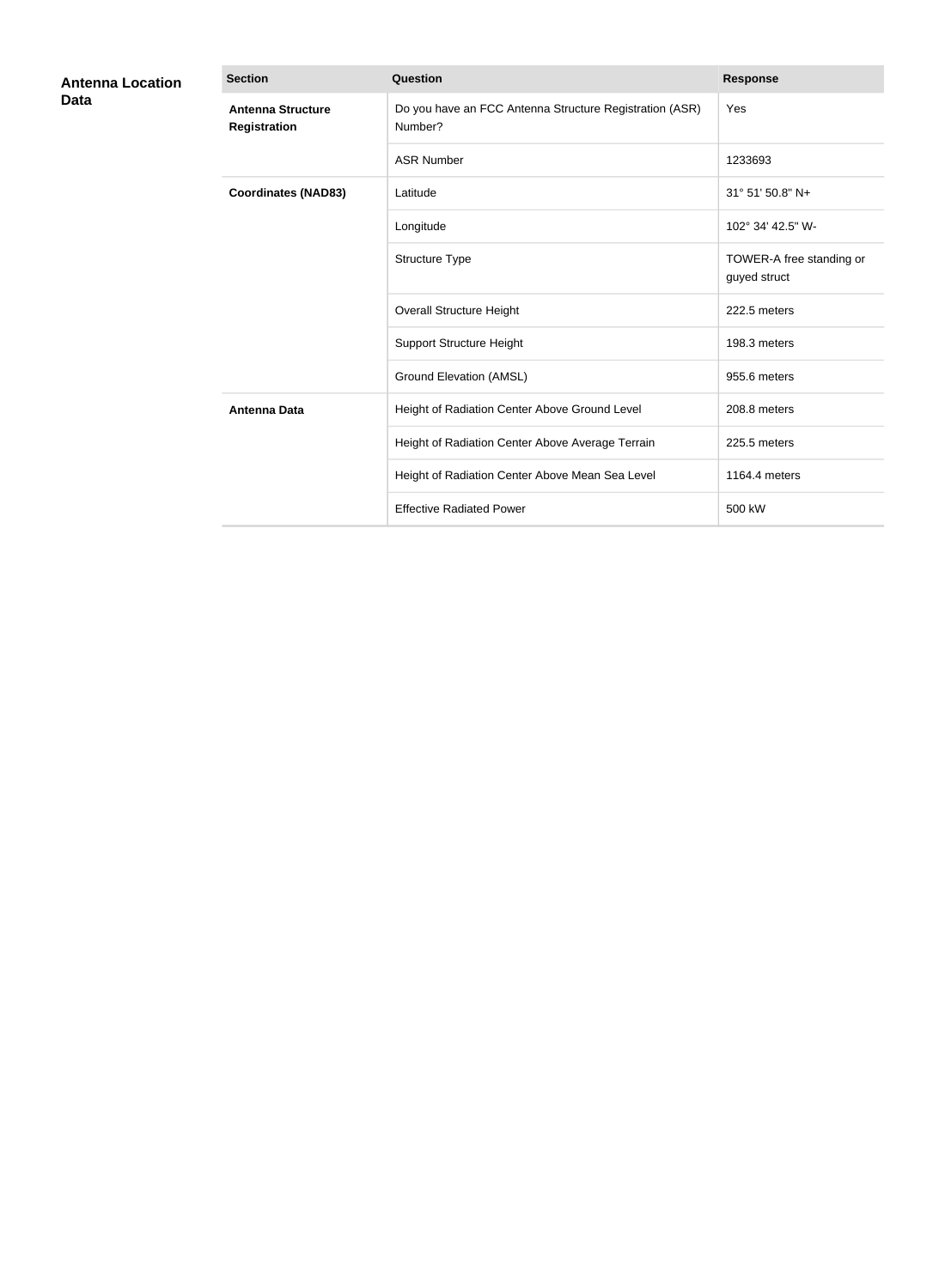| Antenna               | <b>Section</b>                                  | <b>Question</b>                                                                                                                                     | <b>Response</b>           |
|-----------------------|-------------------------------------------------|-----------------------------------------------------------------------------------------------------------------------------------------------------|---------------------------|
| <b>Technical Data</b> | <b>Antenna Type</b>                             | Antenna Type                                                                                                                                        | <b>Directional Custom</b> |
|                       |                                                 | Do you have an Antenna ID?                                                                                                                          | No                        |
|                       |                                                 | Antenna ID                                                                                                                                          | 1008993                   |
|                       | <b>Antenna Manufacturer and</b>                 | Manufacturer:                                                                                                                                       | ERI                       |
|                       | <b>Model</b>                                    | Model                                                                                                                                               | ATW28H2-ETWCx-30/31H      |
|                       |                                                 | Rotation                                                                                                                                            | 70 degrees                |
|                       |                                                 | <b>Electrical Beam Tilt</b>                                                                                                                         | 0.5                       |
|                       |                                                 | <b>Mechanical Beam Tilt</b>                                                                                                                         | Not Applicable            |
|                       |                                                 | toward azimuth                                                                                                                                      |                           |
|                       |                                                 | Polarization                                                                                                                                        | Elliptical                |
|                       | <b>DTV and DTS: Elevation</b><br><b>Pattern</b> | Does the proposed antenna propose elevation radiation<br>patterns that vary with azimuth for reasons other than the<br>use of mechanical beam tilt? | <b>No</b>                 |
|                       |                                                 | Uploaded file for elevation antenna (or radiation) pattern<br>data                                                                                  |                           |

## **Directional Antenna Relative Field Values (Pre-rotated Pattern)**

| <b>Degree</b> | Value | <b>Degree</b> | Value | <b>Degree</b> | Value | <b>Degree</b> | Value |
|---------------|-------|---------------|-------|---------------|-------|---------------|-------|
| $\pmb{0}$     | 0.893 | 90            | 0.981 | 180           | 0.488 | 270           | 0.981 |
| 10            | 0.896 | 100           | 0.944 | 190           | 0.500 | 280           | 0.998 |
| 20            | 0.904 | 110           | 0.889 | 200           | 0.536 | 290           | 0.998 |
| 30            | 0.919 | 120           | 0.819 | 210           | 0.592 | 300           | 0.984 |
| 40            | 0.940 | 130           | 0.741 | 220           | 0.663 | 310           | 0.963 |
| 50            | 0.963 | 140           | 0.663 | 230           | 0.741 | 320           | 0.940 |
| 60            | 0.984 | 150           | 0.592 | 240           | 0.819 | 330           | 0.919 |
| 70            | 0.998 | 160           | 0.536 | 250           | 0.889 | 340           | 0.904 |
| 80            | 0.998 | 170           | 0.500 | 260           | 0.944 | 350           | 0.896 |

### **Additional Azimuths**

| <b>Degree</b> | Vд    |
|---------------|-------|
| 75            | 1.000 |
| 285           | 1.000 |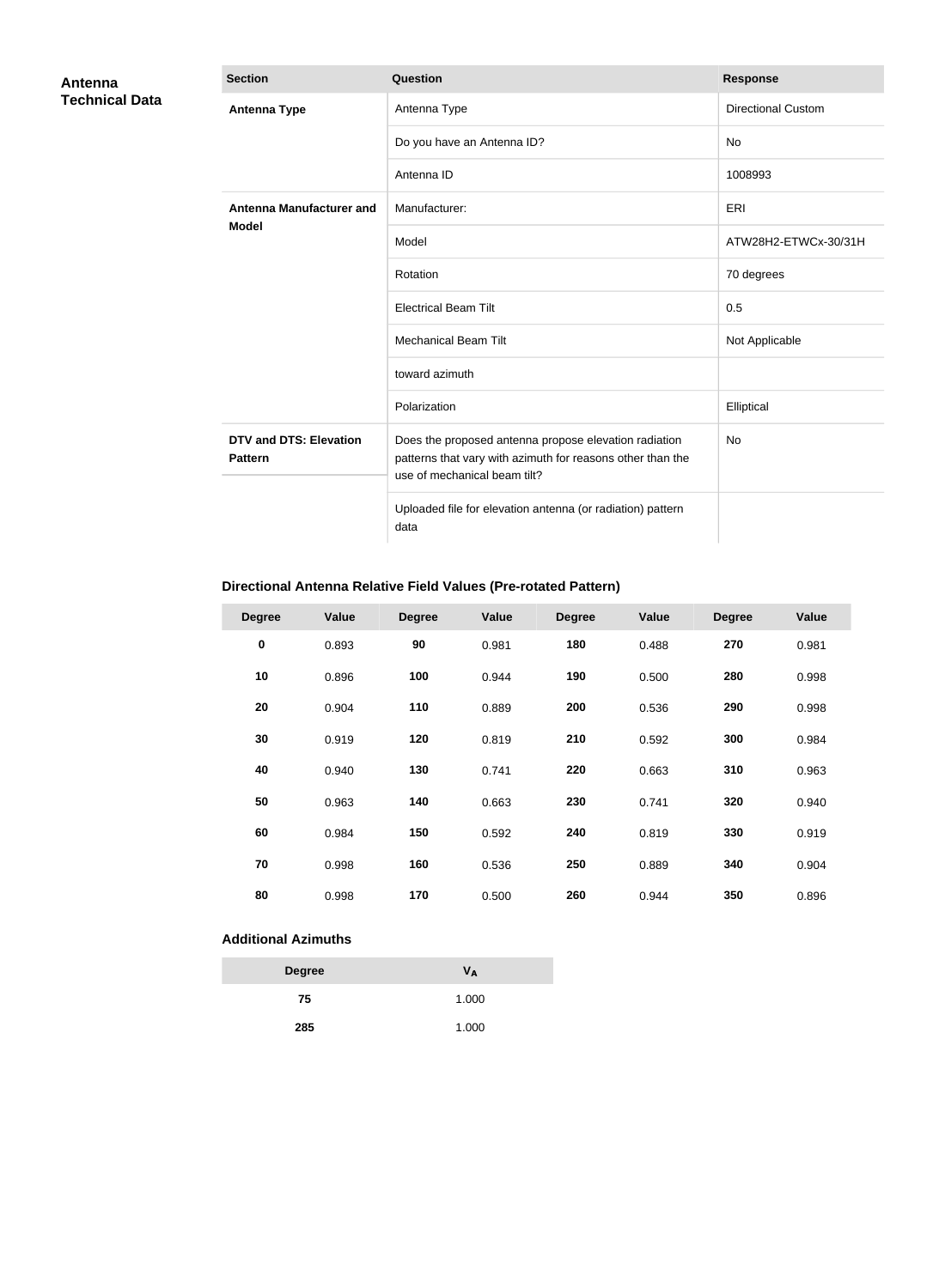| <b>Certification</b> | <b>Section</b>                                    | Question                                                                                                                                                                                                                                                                                                                                                                                                                                                                                                                                                                                                                                                                                                                                                                                                                                                  |                                                                          |  |
|----------------------|---------------------------------------------------|-----------------------------------------------------------------------------------------------------------------------------------------------------------------------------------------------------------------------------------------------------------------------------------------------------------------------------------------------------------------------------------------------------------------------------------------------------------------------------------------------------------------------------------------------------------------------------------------------------------------------------------------------------------------------------------------------------------------------------------------------------------------------------------------------------------------------------------------------------------|--------------------------------------------------------------------------|--|
|                      | <b>General Certification</b><br><b>Statements</b> | The Applicant waives any claim to the use of any particular<br>frequency or of the electromagnetic spectrum as against the<br>regulatory power of the United States because of the<br>previous use of the same, whether by authorization or<br>otherwise, and requests an Authorization in accordance with<br>this application (See Section 304 of the Communications Act<br>of 1934, as amended.).                                                                                                                                                                                                                                                                                                                                                                                                                                                       | <b>Response</b>                                                          |  |
|                      |                                                   | The Applicant certifies that neither the Applicant nor any<br>other party to the application is subject to a denial of Federal<br>benefits pursuant to §5301 of the Anti-Drug Abuse Act of<br>1988, 21 U.S.C. §862, because of a conviction for<br>possession or distribution of a controlled substance. This<br>certification does not apply to applications filed in services<br>exempted under §1.2002(c) of the rules, 47 CFR. See §1.<br>2002(b) of the rules, 47 CFR §1.2002(b), for the definition of<br>"party to the application" as used in this certification §1.2002<br>(c). The Applicant certifies that all statements made in this<br>application and in the exhibits, attachments, or documents<br>incorporated by reference are material, are part of this<br>application, and are true, complete, correct, and made in<br>good faith.   |                                                                          |  |
|                      | <b>Authorized Party to Sign</b>                   | <b>FAILURE TO SIGN THIS APPLICATION MAY RESULT IN</b><br>DISMISSAL OF THE APPLICATION AND FORFEITURE<br>OF ANY FEES PAID<br>Upon grant of this application, the Authorization Holder may<br>be subject to certain construction or coverage requirements.<br>Failure to meet the construction or coverage requirements<br>will result in automatic cancellation of the Authorization.<br>Consult appropriate FCC regulations to determine the<br>construction or coverage requirements that apply to the type<br>of Authorization requested in this application.<br>WILLFUL FALSE STATEMENTS MADE ON THIS FORM<br>OR ANY ATTACHMENTS ARE PUNISHABLE BY FINE AND<br>/OR IMPRISONMENT (U.S. Code, Title 18, §1001) AND/OR<br>REVOCATION OF ANY STATION AUTHORIZATION (U.S.<br>Code, Title 47, §312(a)(1)), AND/OR FORFEITURE (U.S.<br>Code, Title 47, §503). |                                                                          |  |
|                      |                                                   | I certify that this application includes all required and<br>relevant attachments.                                                                                                                                                                                                                                                                                                                                                                                                                                                                                                                                                                                                                                                                                                                                                                        | Yes                                                                      |  |
|                      |                                                   | I declare, under penalty of perjury, that I am an authorized<br>representative of the above-named applicant for the<br>Authorization(s) specified above.                                                                                                                                                                                                                                                                                                                                                                                                                                                                                                                                                                                                                                                                                                  | <b>Robert Folliard, III.</b><br><b>Assistant Secretary</b><br>12/06/2021 |  |